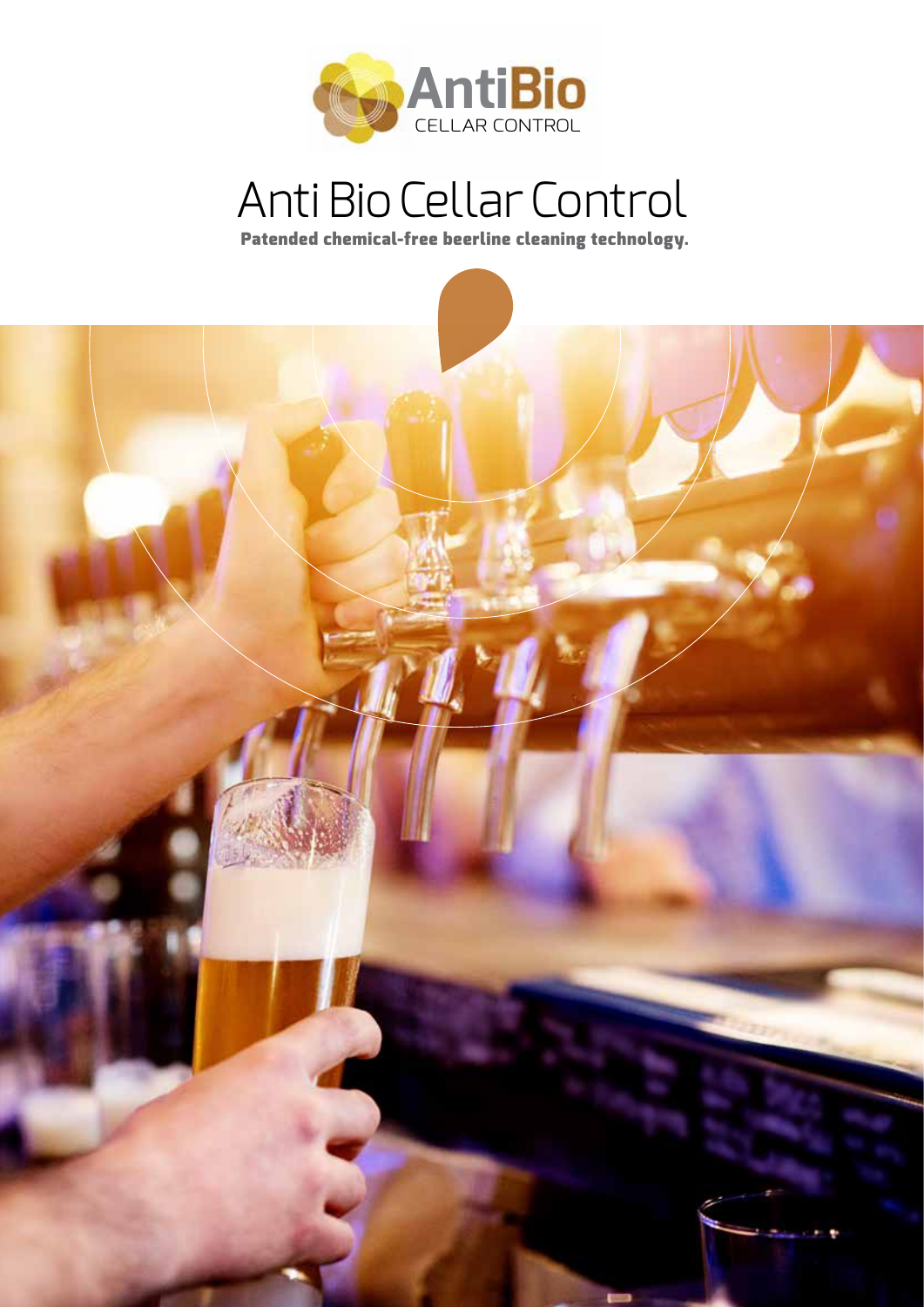

# CellarControl will maintain or increase the quality of the beer you serve.

The system treats the whole beer line from keg to tap, and is designed to ensure the contamination $\boxtimes$  free beer that exists within the keg continues through your lines. While CellarControl treats your beer lines, you are still required to clean tap heads, transfer leads and ancillary equipment weekly. Clients with CellarControl clean their beer lines exactly the same way – only less often.

Some of our clients clean every 6 weeks, while others choose monthly.

# With CellarControl systems in operation since 2007 and hundreds of systems in action, the system is a proven success.

You may have been told by someone not to install the system; Remember to think carefully about who is telling you not to proceed  $\boxtimes$  Do they stand to lose financially if you install our system? Ask the managers and venue owners who use our system every day, and who have hands $\boxtimes$ on experience with our technology to get a reliable opinion on just how well our system works.

# CellarControl will maintain or increase the quality of the beer you serve.

The system treats the whole beer line from keg to tap, and is designed to ensure the contamination $\boxtimes$  free beer that exists within the keg continues through your lines. While CellarControl treats your beer lines, you are still required to clean tap heads, transfer leads and ancillary equipment weekly.

# CellarControl saves you money.

Cleaning your beer lines every 6 weeks means less beer wastage, reduced chemical and waste usage and lower labour costs and these savings, coupled with the low cost of the system, meaning you will save more than you spend.

By only needing to clean your beer lines 9 times per year rather than 52 times, you are reducing the risks to your cellar equipment and staff.

There is less chance of human error such as improper line cleaning, equipment breakage or misuse and industrial accidents, meaning you are providing a safer and more efficient workplace.

# We offer a 100% money-back guarantee.

If you aren't happy with the system in the first 6 months, we will remove the system and refund your rental payments.

# Proven technology in the cellar industry

CellarControl is an addition to your current beer line system that uses low frequency sweeping sound technology. This technology is used in many industries worldwide, such as commercial pool treatment, town water treatment, hydroponics, medical, dental care and many more. The technology was first introducted into the Australian cellar industry in 2007 and has been used internationally since the early 1990's.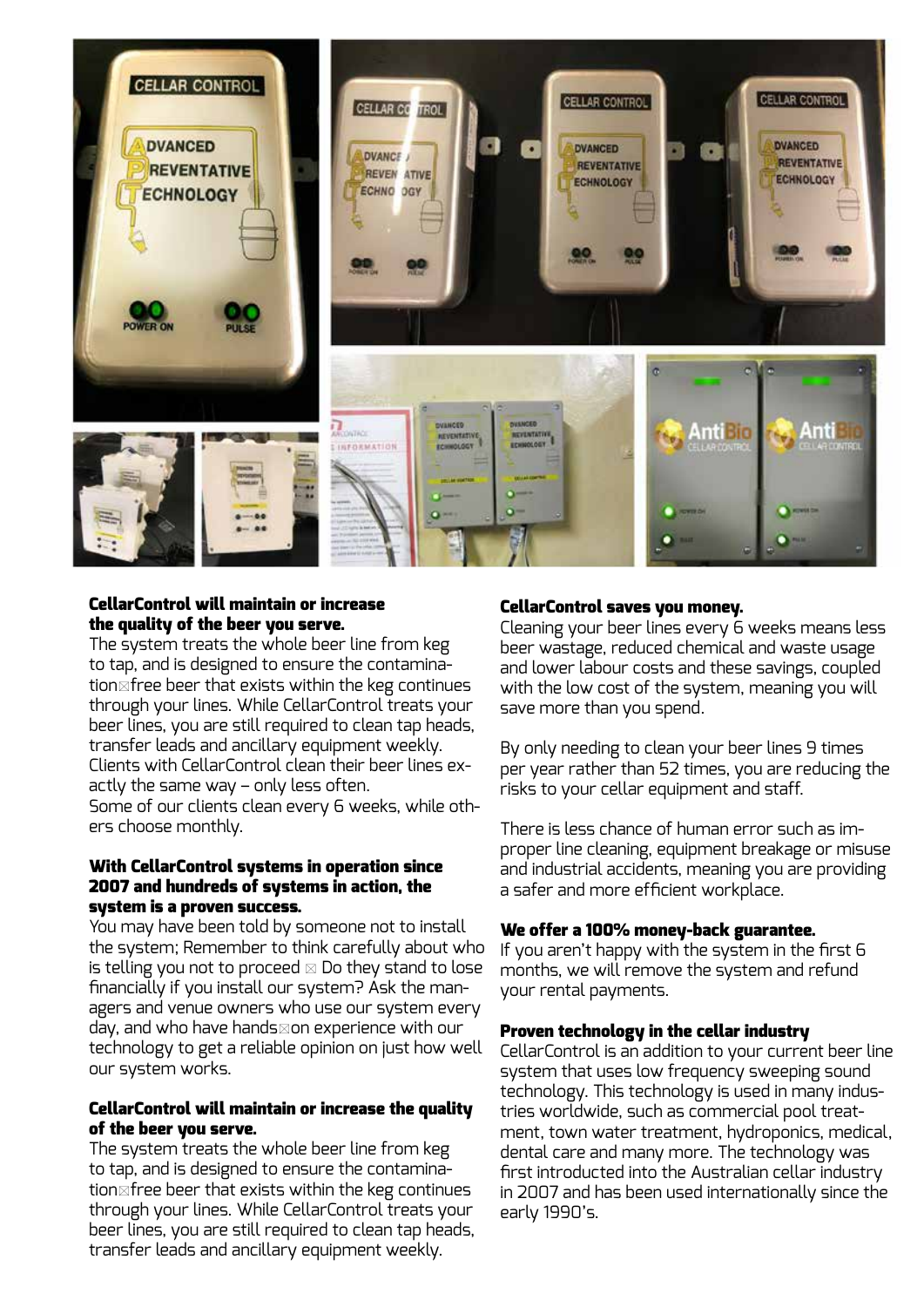# Scientifically tested by Griffth University.

Sweeping Sound Technology is proven to combat line buildup and associated bacteria to ensure clean beer lines and great quality beer at all times. The system works 24 hours, 7 days a week to slow down harmful beer line growth. You complete your beer line cleans the same way – only less often.

Each CellarControl system features a control unit and up to 6 activators (one activator for each main drop lead line, installed at the keg). The activators treat the beer lines 24 hours a day, 7 days a week, transmitting sweeping sound frequencies preventing build-up on the beer lines, meaning you only have to do a line clean every 6 weeks and you get a clean, great tasting beer – every time. The system is unobtrusive and uses little power.



Works for 10 years, or longer!

*The Paddington Inn installed CellarControl over 10 years ago and is still working as effectively as the day it was installed.*

With CellarControl, you only " need to clean your beer lines 9 times a year, rather than 52 times a year, with savings in beer wastage, chemicals, labour and all other associated costs with your normal line cleans. "

**Treats the entire beer system - keg to tap.** The entire length of your beer lines is treated by CellarControl – From keg to tap. Simply clean you ancillary equipment as per standard procedure and you are all set.

**Works for all beer types.** CellarControl works for any type of beer or cider. If its on tap, Cellar-Control can treat it.

**Extends the life of your equipment.** CellarControl has no negative impact on your current beer system. In fact, CellarControl has proven to extend the life of your cellar equipment.